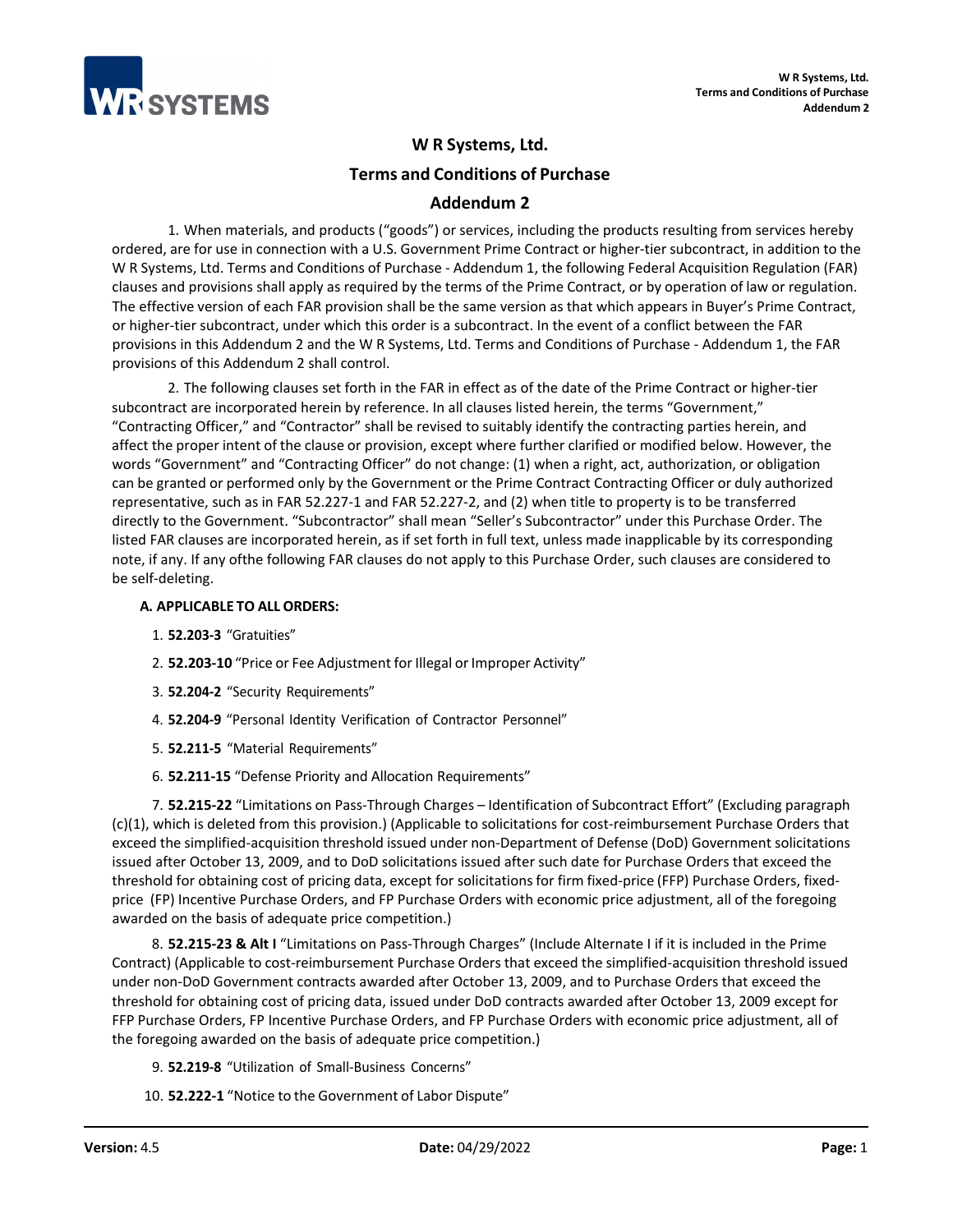

11. **52.222-4** "Contract Worker Hours and Safety Standards Act-Overtime"

12. **52.222-41** "Service Contract Act of 1965"

13. **52.222-50 & Alt 1** "Combating Trafficking in Persons and Alternate 1 (Include Alternate 1 if it isincluded in the Prime Contract.)"

14. **52.222-54** "Employment Eligibility Verification" (This clause is applicable to a Purchase Order for (i) for construction or commercial or non-commercial services (except commercial services that are part of a purchase of a commercial off-the-shelf (COTS) item, or an item that would be a COTS item, but for minor modifications, performed by the COTS provider, and that are normally provided for that COTS item); (ii) has a value more than \$3,000; and (iii) includes work performed in the United States.)

15. **52.223-3** "Hazardous Material Identification and Material Safety Data – ("Government" means "Government and Buyer")

16. **52.223-5** "Pollution Prevention and Right-to-Know Information" (Applicable in contractsthat provide for performance on a Federal facility.)

17. **52.223-7** "Notice of Radioactive Materials" (Applicable in contractssupplies which are, or which contain, radioactive materials.)

- 18. **52.223-11** "Ozone-Depleting Substances"
- 19. **52.224-2** "Privacy Act"
- 20. **52.225-1** "Buy American Act Supplies"
- 21. **52.225-2** "Buy American-Buy American Certificate"
- 22. **52.225-8** "Duty-Free Entry"
- 23. **52.225-13** "Restrictions on Certain Foreign Purchases"
- 24. **52.227-9** "Refund of Royalties"
- 25. **52.227-10** "Filing of Patent Applications Classified Subject Matter"
- 26. **52.227-11** "Patent Rights Ownership by the Contractor"
- 27. **52.227-14** "Rightsin Data General"
- 28. **52.227-19** "Commercial Computer Software License"
- 29. **52.228-3** "Workers' Compensation Insurance" (Defense Base Act)
- 30. **52.228-4** "Workers' Compensation and War Hazard Insurance Overseas"
- 31. **52.228-5** "Insurance-Work on a Government Installation"
- 32. **52.234-1** "Industrial Resources Developed Under Defense Production Act Title III"
- 33. **52.236-13** "Accident Prevention"
- 34. **52.237-2** "Protection of Government Buildings, Equipment, and Vegetation"
- 34. **52.242-13** "Bankruptcy"
- 35. **52.243-6** "Change Order Accounting"
- 36. **52.244-5** "Competition in Subcontracting"
- 37. **52.244-6** "Subcontractsfor Commercial Items"

38. **52.245-1** "Government Property" (Applicable to Purchase Orders issued under Prime Contracts containing FAR 52.245-1 without Alternate I, other than FP Purchase Orders that are not awarded on the basis of adequate price competition or the submission of cost or pricing data.)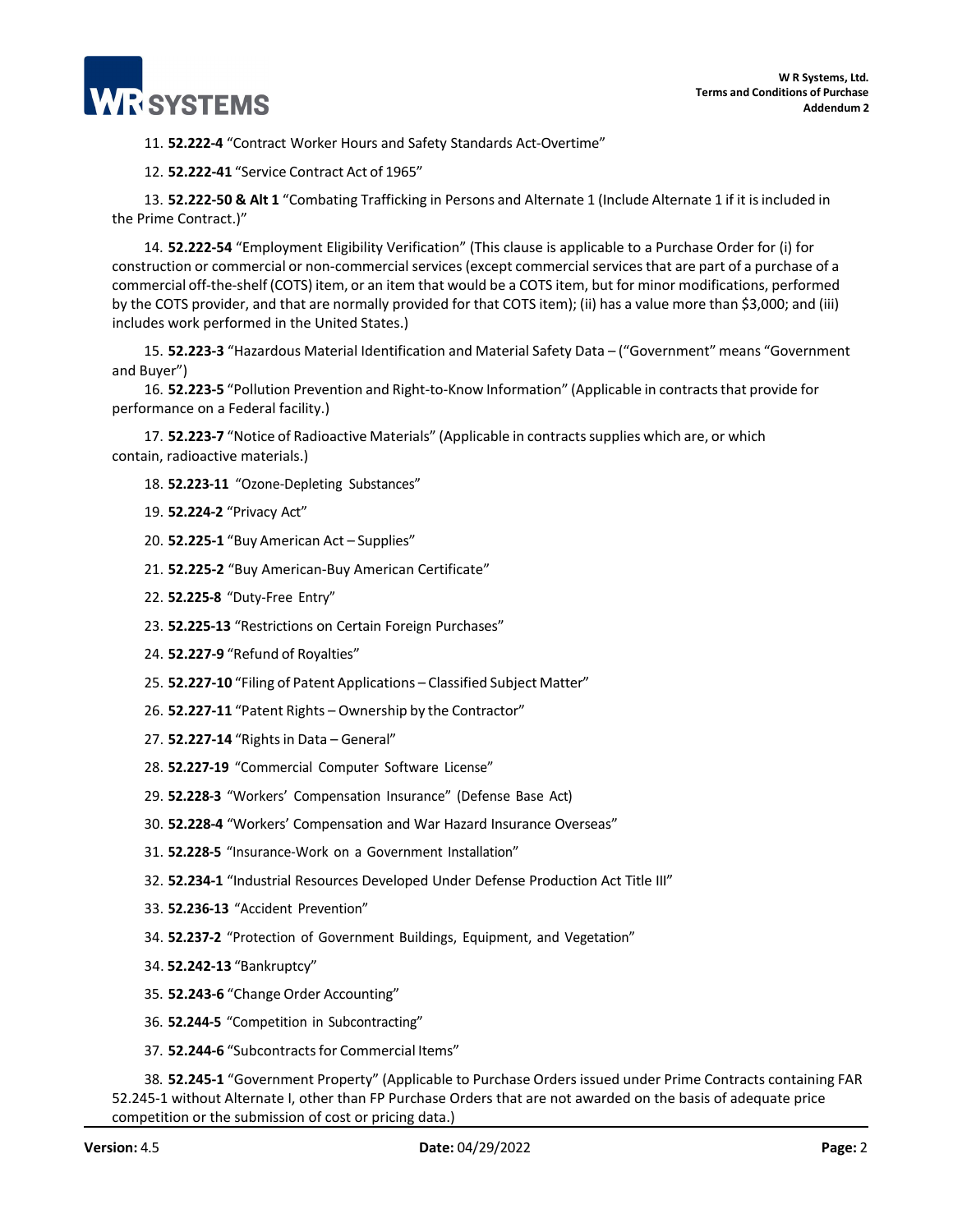

39. **52.245-1 Alt I** "Government Property" (Alternate I – Applicable to Purchase Orders issued under Prime Contracts containing FAR 52.245-1 with Alternate I, or to Purchase Orders issued under contracts containing FAR 52.245- 1 without Alternate I, which are FP Purchase Orders that are not awarded on the basis of adequate price competition or the submission of cost or pricing data.)

40. **52.245-1 Alt II** "Government Property" (Alternate II – Applicable to Purchase Orders for the conduct of basic or applied research at non-profit institutions of higher education or at non-profit institutions whose primary purpose is the conduct of scientific research.)

41. **52.245-2** Government Property Installation Services (Applicable if the Purchase Order is a service contract to be performed on a Government installation when Government furnished property will be provided for initial provisioning only, and the Government is not responsible for repair or replacement.)

- 42. **52.245-9** "Use and Charges"
- 43. **52.246-2** "Inspection of Supplies Fixed Price"
- 44. **52.246-11** "Higher Level Contract Quality Requirement" When applicable Examples of higher-level quality standards include overarching quality management system standards such as ISO 9001, ASQ/ANSI E4, ASME NQA-1, SAE AS9100, SAE AS9003, and ISO/TS 16949, and product or process specific quality standards such as SAE AS5553.
- 45. **52.246-16** "Responsibility for Supplies"
- 46. **52.247-63** "Preference for U.S.-Flag Air Carriers"
- 47. **52.247-64** "Preference for Privately-Owned U.S.-Flag Commercial Vessels"

48. **52.249-2** "Termination for Convenience of the Government" (Fixed Price) – ("Government" shall mean "Buyer." In paragraph (d) the term "45 days" is changed to "90 days." The term "one-year" in paragraph (e) is changed to "six months." The term "90 days" in paragraph (l) is changed to "forty-five days.")

- 49. **52.251-1** "Government Supply Sources"
- 50. **252.225-7012** "Preference for Certain Domestic Commodities "
- 51. **252.246-7007** "Contractor Counterfeit Electronic Part Detection and Avoidance System"
- 52. **252.246-7008 "**Sources of Electronic Parts"

# **B. ORDERS OVER THE MICRO-PURCHASE THRESHOLD (AS DEFINED AT FAR 2.101) ALSO INCLUDE THE FOLLOWING**

1. **52.223-18** "Encouraging Contractor Policiesto Ban Text Messaging while Driving"

#### **C. ORDERS OVER \$10,000 ALSO INCLUDE THE FOLLOWING:**

- 1. **52.222-21** "Prohibition of Segregated Facilities"
- 2. **52.222-26** "Equal Opportunity"
- 3. **52.222-40** "Notification of Employee Rights Under the National Labor Relations Act" (Applicable to Purchase Orders issued under Prime Contracts resulting from solicitations issued after December 12, 2010.)

#### **D. ORDERS OVER \$15,000 ALSO INCLUDE:**

- 1. **52.222-20** "Walsh-Healy Public Contracts Act"
- 2. **52.222-36** "Affirmative Action for Workers with Disabilities"

#### **E. ORDERS OF \$25,000 OR MORE ALSO INCLUDE:**

1. **52.204-10** "Reporting Executive Compensation and First-Tier Subcontract Awards" (Not applicable if Seller is exempt under paragraph (d)(2). "Contractor" shall mean the Buyer in paragraph (c). Seller shall report to Buyer the information required by paragraphs (c)(1) and the executive-compensation information required by paragraph (c)(3), unless Seller is exempt thereunder.)

# **F. ORDERS OVER \$35,000 ALSO INCLUDE:**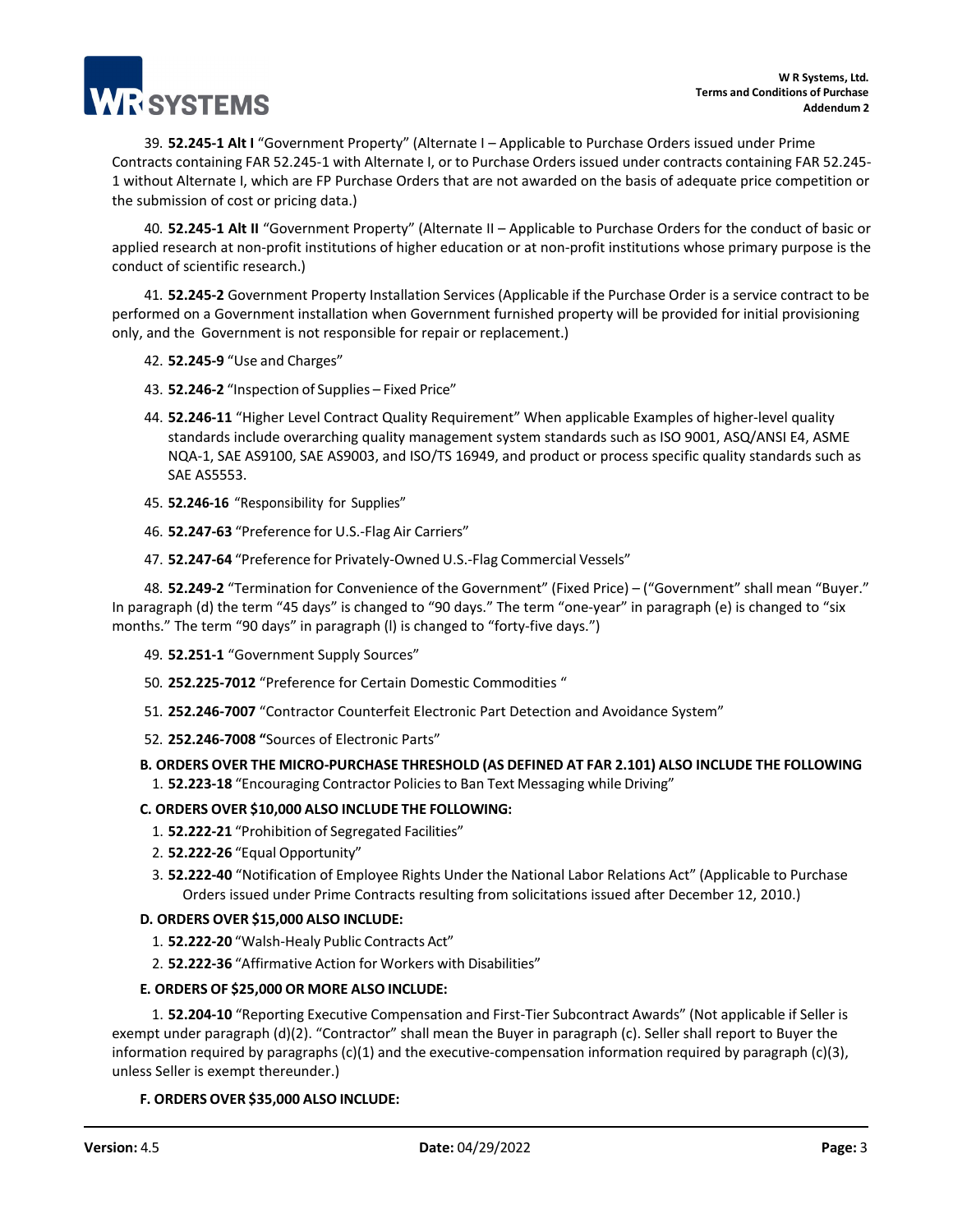

1. **52.209-6** "Protecting the Government'sInterest when Subcontracting With Contractors Debarred, Suspended, or Proposed for Debarment"

## **G. ORDERS OVER \$100,000 ALSO INCLUDE THE FOLLOWING:**

## 1. **RESERVED**

# **H. ORDERS OVER \$150,000 ALSO INCLUDE THE FOLLOWING:**

- 1. **52.203-5** "Covenant Against Contingent Fees"
- 2. **52.203-6** "Restrictions on Subcontractor Sales to the Government"
- 3. **52.203-7** "Anti-Kickback Procedures" (less paragraph (c)(1))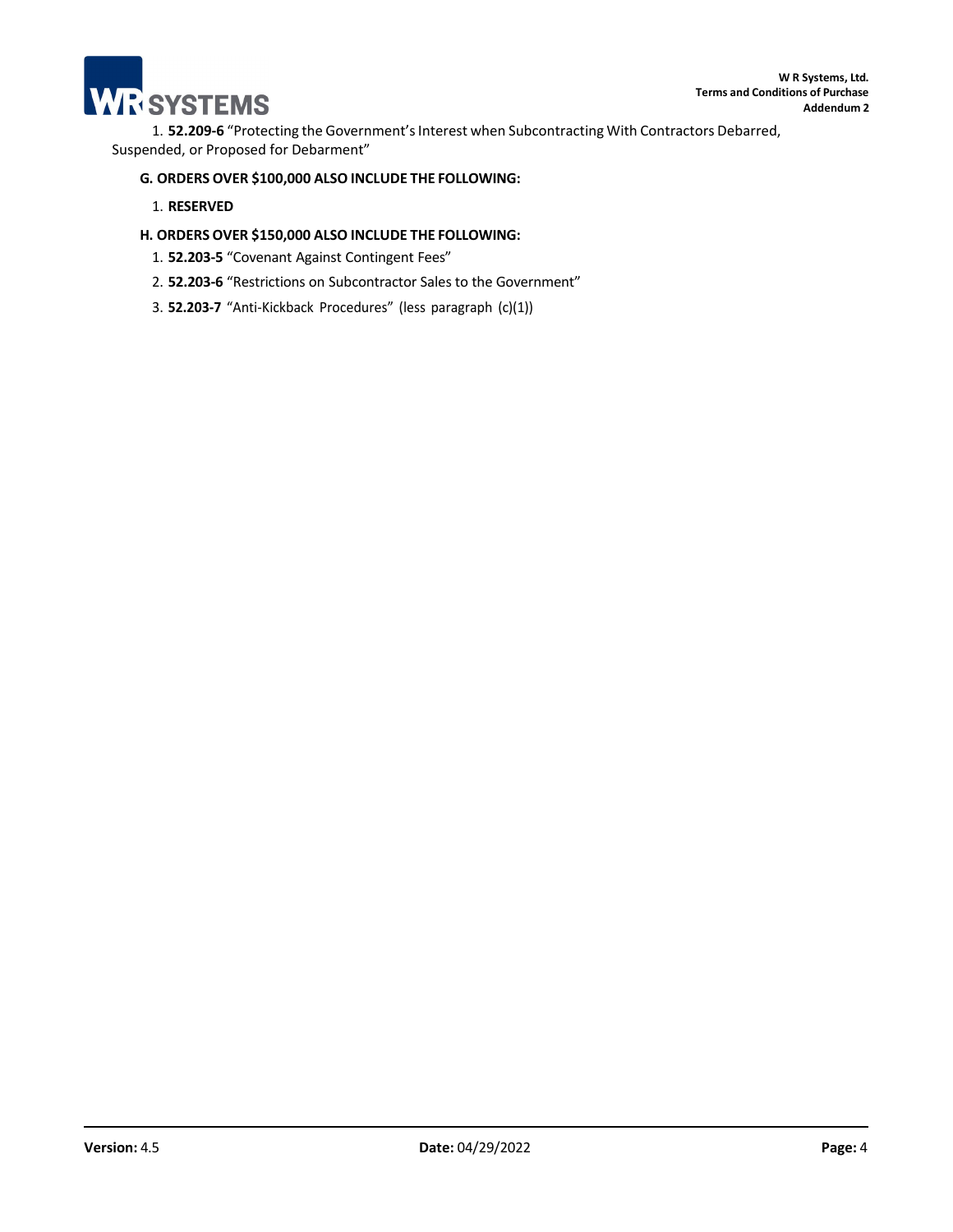

- 4. **52.203-12** "Limitation on Payments to Influence Certain Federal Transactions"
- 5. **52.215-2** "Audit and Records Negotiation"
- 6. **52.215-14** "Integrity of Unit Prices" (less paragraph (b))
- 7. **52.222-35 "**Equal Opportunity for Veterans"
- 8. **52.222-37 "**Employment Reports on Veterans"
- 9. **52.227-1** "Authorization and Consent and Alternate I" (Include Alternate 1 if it isincluded in the Prime Contract.)
- 10. **52.227-2** "Notice and Assistance Regarding Patent and Copyright Infringement"
- 11. **52.248-1** "Value Engineering"

12. **52.203-16** "Preventing Personal Conflicts of Interest" (Applicable to Purchase Orders that include a requirement for services that involve performance of acquisition functions closely associated with inherently governmental functions for, or on behalf of, a Federal agency or department.)

#### **I. Orders over \$250,000 ALSO INCLUDE:**

1. **52.223-99 (OCT 2021) (Deviation)** – "Ensuring adequate Coronavirus Disease 2019 (COVID-19) Safety Protocols for Federal Contractors" (This clause is applicable to services when the contract amount is expected to be at or above \$250,000. "Covered contractors must immediately designate one or more persons to coordinate implementation of, and compliance with, the guidance and the required workplace-safety protocols." This clause does not include contracts or subcontracts under \$250,000 in value, or contracts or subcontracts "solely for the manufacturing of products." Contracts and subcontracts with Indian Tribes under the Indian Self-Determination and Education Assistance Act are excluded from this requirement, but procurement contracts or subcontracts under the FAR with Indian-owned or tribally-owned business entities are considered Covered Contracts. Further, solicitations and contracts where employees are performing work only outside the U.S. or its outlying areas are excluded from the applicability of FAR 52.233-99. All employees, except those with a permitted medical or religious accommodation, must be fully vaccinated for COVID-19 by Dec. 8; 2021, and all individuals, including employees and visitors, must immediately comply with published CDC guidance for masking and physical distancing in the workplace/sites." This clause does not include contracts or subcontracts under \$250,000 in value, or contracts or subcontracts "solely for the manufacturing of products." Contracts and subcontracts with Indian Tribes under the Indian Self-Determination and Education Assistance Act are excluded from this requirement, but procurement contracts or subcontracts under the FAR with Indian-owned or tribally-owned business entities are considered Covered Contracts. Further, solicitations and contracts where employees are performing work only outside the U.S. or its outlying areas are excluded from the applicability of FAR 52.233-99.)

#### **J. ORDERSOVER \$650,000 ALSO INCLUDE:**

1. **52.219-9** "Small-Business Subcontracting Plan" (Note to Seller: This clause requires adoption of smallbusiness subcontracting plan and reporting.)

#### **K. UNLESS OTHERWISE EXEMPT, ALSO INCLUDE THE FOLLOWING:**

- 1. **52.215-10** "Price Reduction for Defective Certified Cost or Pricing Data"
- 2. **52.215-11** "Price Reduction for Defective Certified Cost or Pricing Data Modifications"
- 3. **52.215-12** "Subcontractor Certified Cost or Pricing Data"
- 4. **52.215-13** "Subcontractor Certified Cost or Pricing Data Modifications"
- 5. **52.215-15** Pension Adjustments and Asset Reversions
- 6. **52.215-18** "Reversion or Adjustment of Plans for Post-Retirement Benefits, Other Than Pensions"
- 7. **52.215-19** "Notification of Ownership Changes"
- 8. **52.215-20** "Requirementsfor Certified Cost or Pricing Data and Data Other Than Certified Cost or Pricing Data"

9. **52.215-21** "Requirements for Certified Cost or Pricing Data and Data Other Than Certified Cost or Pricing Data – Modifications"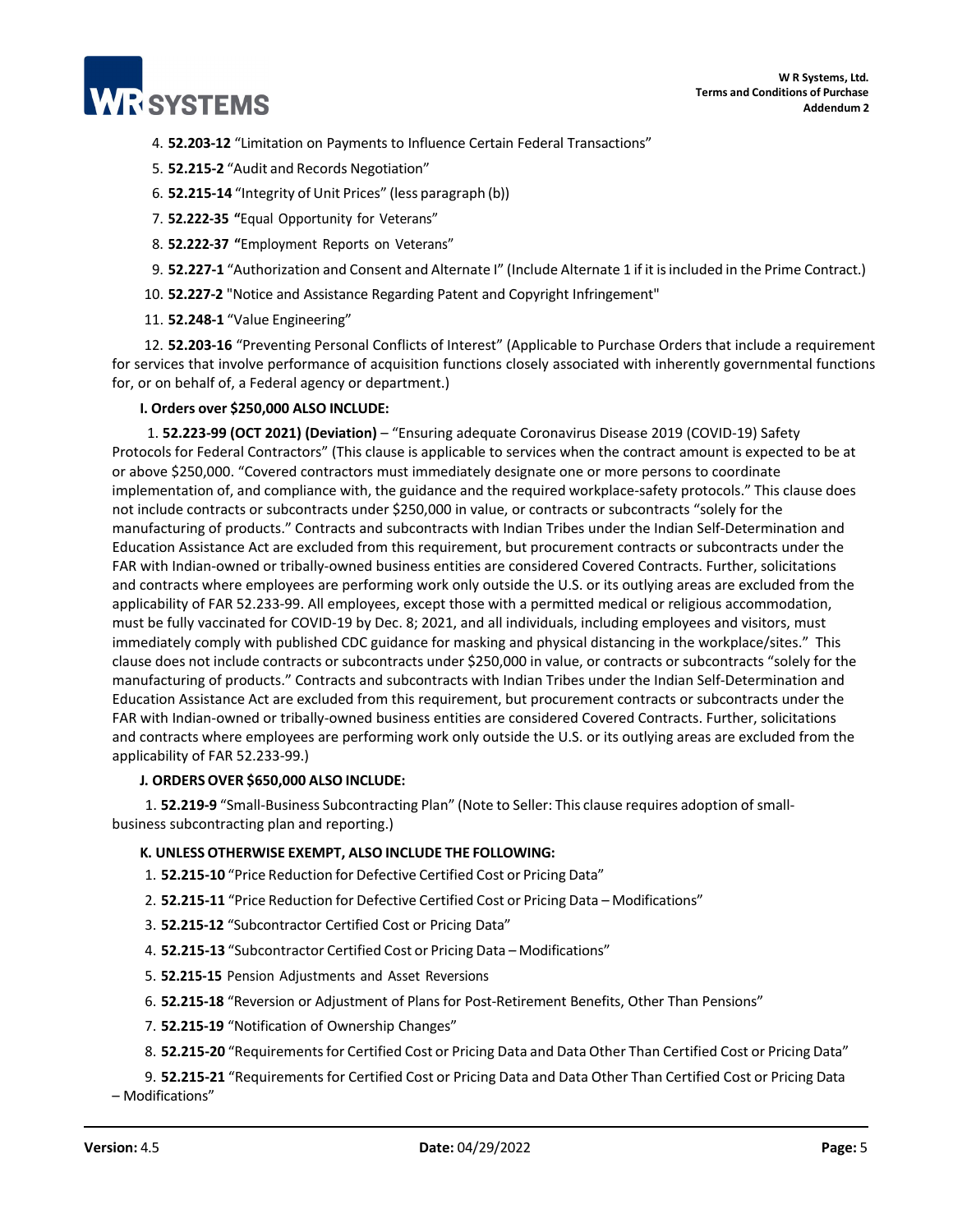#### **L. APPLICABLE TO COST REIMBURSEMENT, TIME AND MATERIAL, OR LABOR-HOUR ORDERS:**

1. **52.215-16** "Facilities Capital Cost of Money"

**RISYSTEMS** 

2. **52.216-7** "Allowable Cost and Payment" (Seller agreesto execute assignment documentsin order to comply with subsection (h).)

3. **52.216-8** "Fixed Fee" (Applicable if thisis a cost plusfixed-fee order.)

4. **52.216-10** "Incentive Fee" (Applicable if thisis a cost plusincentive fee order.)

5. **52.216-11** "Cost Contract – No Fee" (Applicable if thisis a cost no-fee order.)

6. **52.216-12** "Cost Sharing Contract – No Fee" (Applicable if thisis a costsharing, no-fee order.)

7. **52.222-2** "Payment for Overtime Premiums" – Insert "0%" in paragraph (a), unlessindicated otherwise on the face of this order.

8. **52.232-7** "Payments under Time-and-Materials and Labor-Hour Contracts" – ("Schedule" means this Purchase Order, "voucher(s)" means invoice(s), "Government" means Buyer, and "Contracting Officer" means Buyer's Purchasing Representative.)

9. **52.232-20** "Limitation of Cost" (if fully funded)

10. **52.232-22** "Limitation of Funds" (if incrementally funded)

11. **52.243-2** "Changes – Cost Reimbursement" (Applicable if this is a cost-reimbursement order.)

12. **52.243-3** "Changes – Time and Material or Labor-Hours" (Applicable if thisis a time and material or labor-hour order.)

13. **52.244-2** "Subcontracts" (Paragraphs (h) and (i) only apply.)

14. **52.246-3** "Inspection of Supplies (Cost Reimbursement)" – ("Contracting Officer" means Buyer's Purchasing Representative, and "Government" means Buyer and "Government" (provided that an inspection system accepted by the Government will be deemed accepted by the Buyer), and where "Government" first appears in paragraph (k), it shall mean "Government and/or Buyer." The provisions in this clause for access, right to inspect, safety protection, and relief from liability apply equally to Buyer and the Government.)

- 15. **52.246-4 "**Inspection of Services- Fixed Price" Services," as used in this clause, includes services performed, workmanship, and material furnished or utilized in the performance of services. Contracting Officer" means Buyer's Purchasing Representative," and "Government" means "Buyer and Government" (provided that an inspection system accepted by the Government will be deemed accepted by the Buyer). The provisions in this clause for access, right to inspect, safety protection, and relief from liability apply equally to Buyer provisions and the Government
- 16. **52.246-5** "Inspection of Services (Cost Reimbursement)" ("Contracting Officer" means Buyer's Purchasing Representative," and "Government" means "Buyer and Government" (provided that an inspection system accepted by the Government will be deemed accepted by the Buyer). The provisions in this clause for access, right to inspect, safety protection, and relief from liability apply equally to Buyer provisions and the Government.)
- 17. **52.246-6** "Inspection of Time and Material and Labor Hour" ("Contracting Officer" means Buyer's Purchasing Representative, and "Government" means "Buyer and Government" (provided that an inspection system accepted by the Government will be deemed accepted by the Buyer), and where "Government" first appears in paragraph (k) it shall mean "Government and/or Buyer".) The provisions in this clause for access, right to inspect, safety protection, and relief from liability apply equally to Buyer and the Government.)
- 18. **52.246-7** "Inspection Research and Development- Fixed Price" ("Contracting Officer" means Buyer's Purchasing Representative, and "Government" means "Buyer and Government" (provided that an inspection system accepted by the Government will be deemed accepted by the Buyer), and where "Government" first appears in paragraph (k) it shall mean "Government and/or Buyer".) The provisions in this clause for access, right to inspect, safety protection, and relief from liability apply equally to Buyer and the Government.)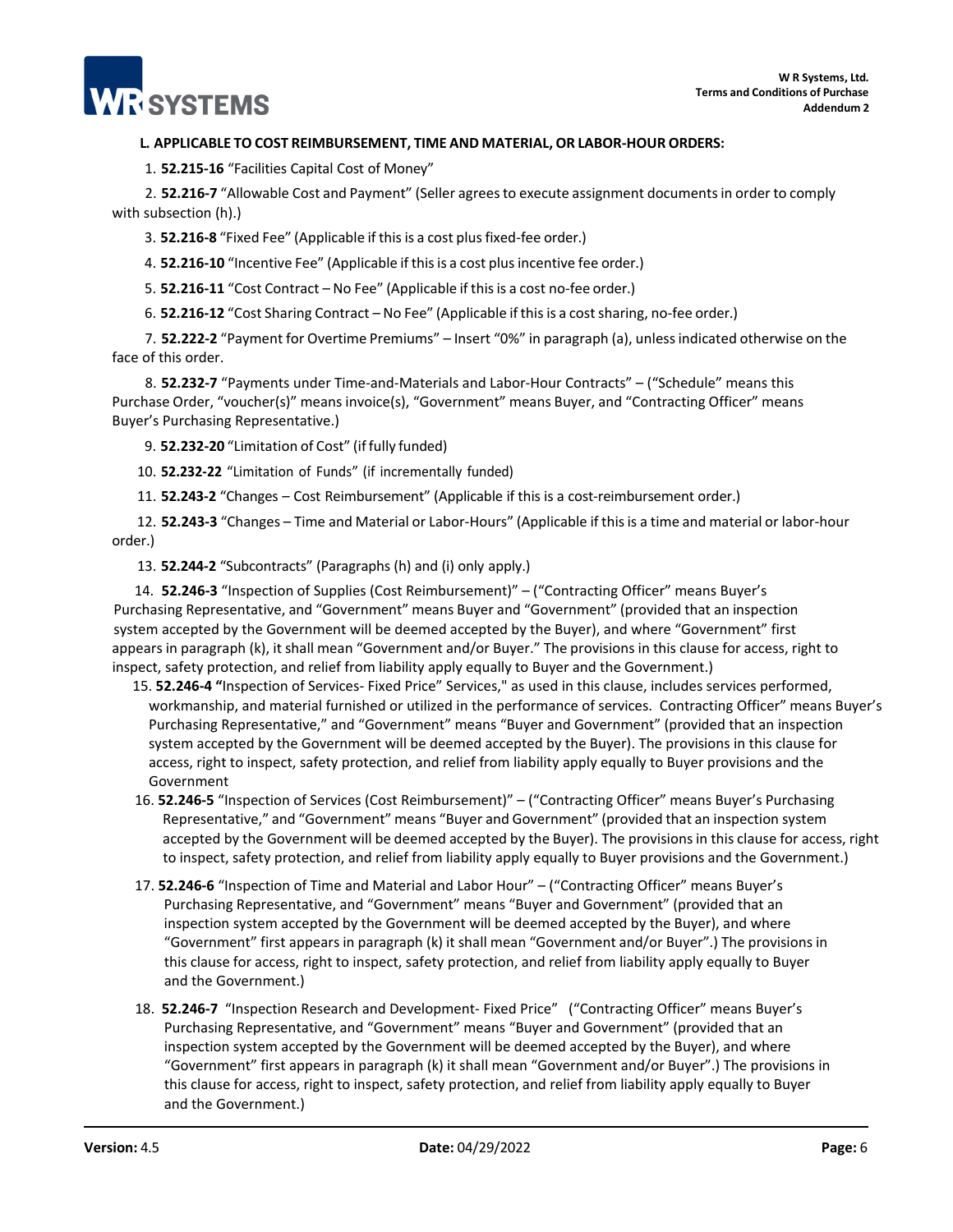

- 19. **52.246-8** "Inspection of Research and Development- Cost Reimbursement" ("Contracting Officer" means Buyer's Purchasing Representative, and "Government" means "Buyer and Government" (provided that an inspection system accepted by the Government will be deemed accepted by the Buyer), and where "Government" first appears in paragraph (k) it shall mean "Government and/or Buyer".) The provisions in this clause for access, right to inspect, safety protection, and relief from liability apply equally to Buyer and the Government.)
- 20. **52.246-9** "Inspection of Research and Development- (Short Form)" ("Contracting Officer" means Buyer's Purchasing Representative, and "Government" means "Buyer and Government" (provided that an inspection system accepted by the Government will be deemed accepted by the Buyer), and where "Government" first appears in paragraph (k) it shall mean "Government and/or Buyer".) The provisions in this clause for access, right to inspect, safety protection, and relief from liability apply equally to Buyer and the Government.)"
	- 21. **52.249-6** "Termination (Cost Reimbursement)" ("Government" means "Buyer," and "Contracting Officer" means Buyer's Purchasing Representative. In paragraph (e) Change "15 days" and "45 days" to "30 days" and "90 days", respectively. In paragraph (f) change "1 year" to "six months". Alternate IV is applicable to time and material, or labor-hour orders only.)
	- 22. **52.249-14** "Excusable Delays"

# **M. APPLICABLE TO ORDERS OVER \$5,000,000:**

1. **52.203-14** "Display of Hotline Poster(s)"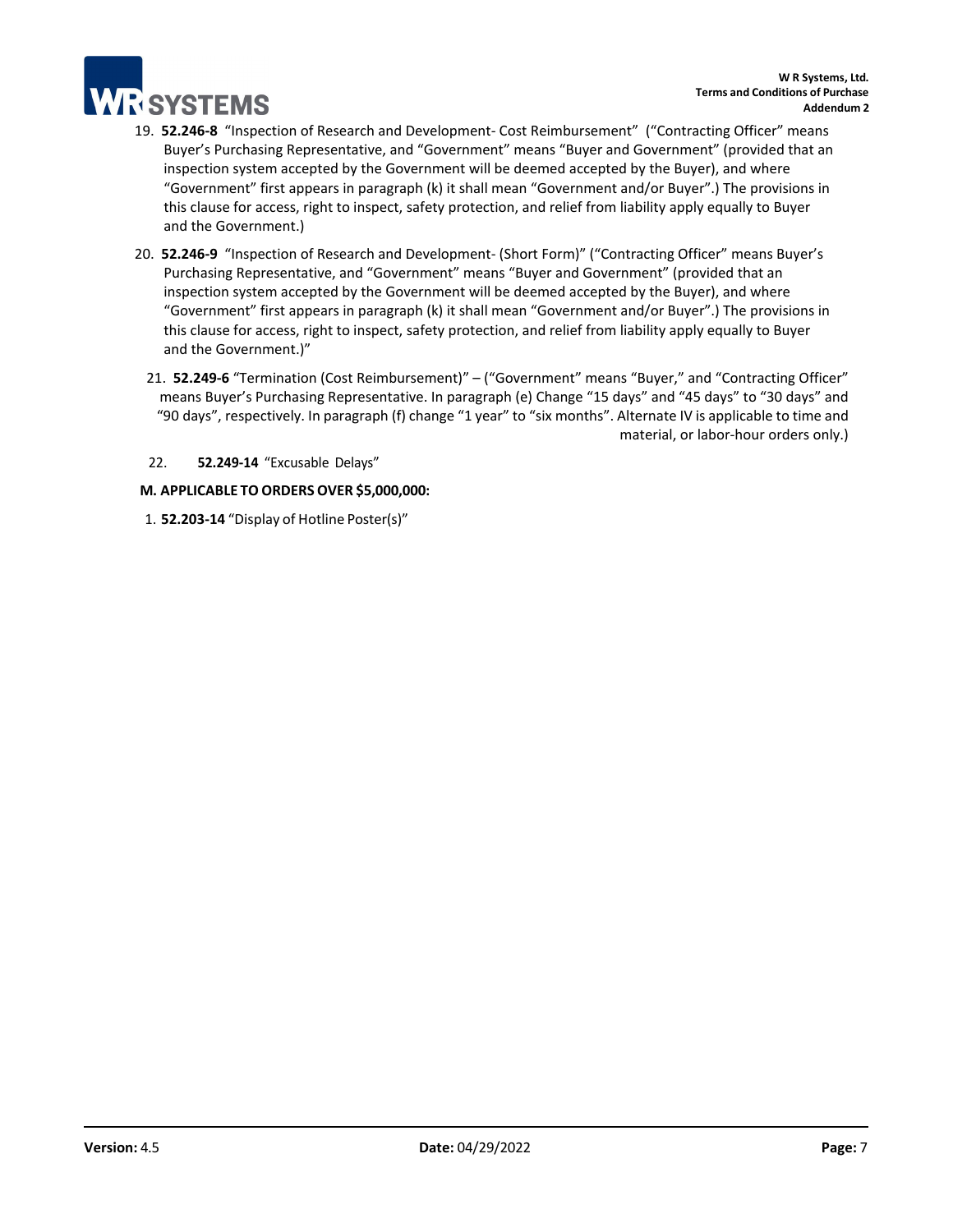

# **N. APPLICABLE TO ORDERS THAT HAVE A VALUE OF MORE THAN \$5,000,000; AND THAT HAVE A PERFORMANCE PERIOD OF MORE THAN 120 DAYS:**

1. **52.203-13** Contractor Code of Business Ethics and Conduct" (In paragraph (b)(3)(i), the meaning of "agency office of the Inspector General" and "Contracting Officer" does not change, in paragraph (b)(3)(ii) the meaning of "Government" does not change, and in paragraphs  $(b)(3)(iii)$  and  $(c)(2)(ii)(F)$ , the meaning of "OIG of the ordering agency," "IG of the agency", "agency OIG," and "Contracting Officer" do not change.)

#### 3. **CERTIFICATIONS:**

The Offeror, by signing its offer, hereby certifies compliance with the following clauses and is, therefore, eligible for award.

**A. 52.203-11** "Certification and Disclosure Regarding Payments to Influence Certain Federal Transactions" (over \$150,000)

**B. 52.209-5** "Certification Regarding Responsibility Matters" (over \$30,000)

**C. 52.222-22** "Previous Contracts and Compliance Reports" (over \$10,000)

**D. RESERVED**

## 4. **ADDITIONAL CLAUSES:**

## **A. COST-ACCOUNTING STANDARDS (Applicable if noted in the Purchase Order.)**

- 1. **52.230-1 "**CAS Cost Accounting Standards Notices and Certification"
- 2. **52.230-2** "Cost-Accounting Standards"
- 3. **52.230-3** "Disclosure and Consistency of Cost-Accounting Practices"
- 4. **52.230-4** "CAS Disclosure and Consistency of Cost Accounting Practices--Foreign Concerns"
- 5. **52.230-5** "Cost-Accounting Standards Educational Institution"
- 6. **52.230-6** "Administration of Cost-Accounting Standards"
- 7. **52.230-7** "CAS Proposal Disclosure—Cost Accounting Practice Changes"
- 8. **51.215-9** "Make or Buy"

Seller shall communicate and otherwise deal directly with the Contracting Officer, to the extent practicable and permissible, as to all matters relating to Cost-Accounting Standards. Seller shall provide Buyer with copies of all communications between Seller and the Contracting Officer respecting the applicable Cost-Accounting Standards clause, and the Administration of Cost-Accounting Standards clause, provided Seller shall not be required to disclose to Buyer such communications containing information confidential to the Seller. In addition to any other remedies provided by law or under this Purchase Order, Seller agrees to indemnify and hold Buyer harmless to the full extent of any loss, damage, or expense if Buyer is subjected to any liability as the result of a failure of the Seller or its lowertier subcontractors to comply with the requirements of FAR 52.230-2, 52.230-3, 52.230- 4, 52.230-5 or 52.230-6. Paragraph (b) is deleted in each of the foregoing clauses, except in FAR 52.230-6.

#### **B. TRUTH IN NEGOTIATIONS (Cost and Pricing Data)**

Unless exempt, Seller shall submit a FAR Part 15 compliant cost proposal inclusive of appropriate updates throughout the negotiation process. At the conclusion of negotiations, and regardless of any prior certification, Seller must certify as to the accuracy, currency, and completeness of its information in accordance with (IAW) the FAR-required Certificate of Current Cost or Pricing Data.

# 1. **Indemnification**

If any price (including profit or fee) negotiated in connection with the Prime Contract between the Government and the Buyer, or any cost that is reimbursable under said contract, is reduced because cost or pricing data furnished by the Seller, in connection with any proposal submitted by the Buyer relating to said contract, or in connection with this Purchase Order, was not accurate, complete, or current, the Seller shall indemnify the Buyer in the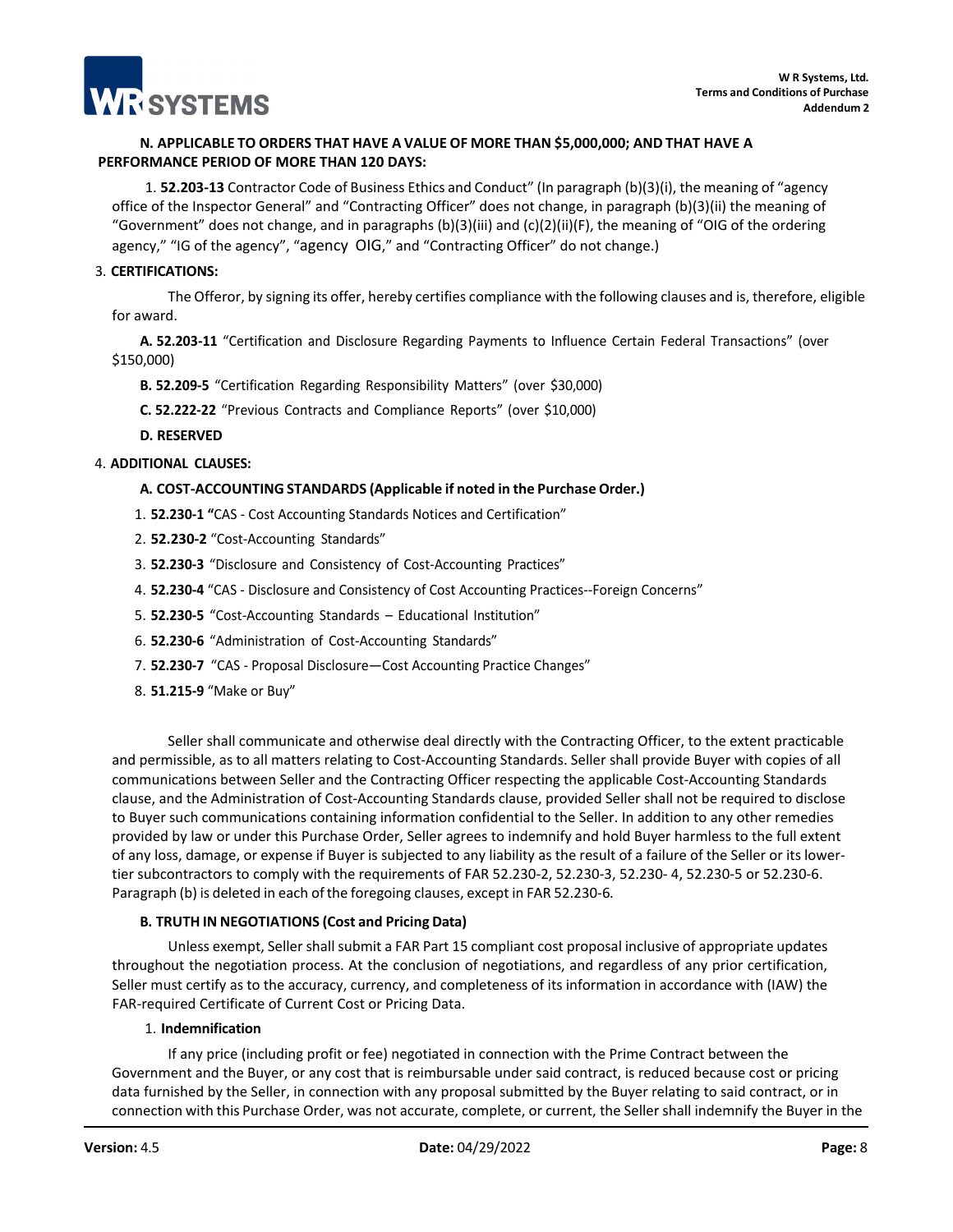

amount of said reduction. The phrase "cost or pricing data" as used herein shall be deemed to include any such data which related to a lower-tier prospective or actual subcontract, at any level, which was submitted by the Seller, or which it procured by submission of, in connection with the aforesaid proposal or this Purchase Order in support of its cost estimate. If any reduction in the contract price under this clause reduces the price of items for which payment was made prior to the date of the modification reflecting the price reduction, the Seller shall be liable and shall pay the Buyer at the time such overpayment is repaid: